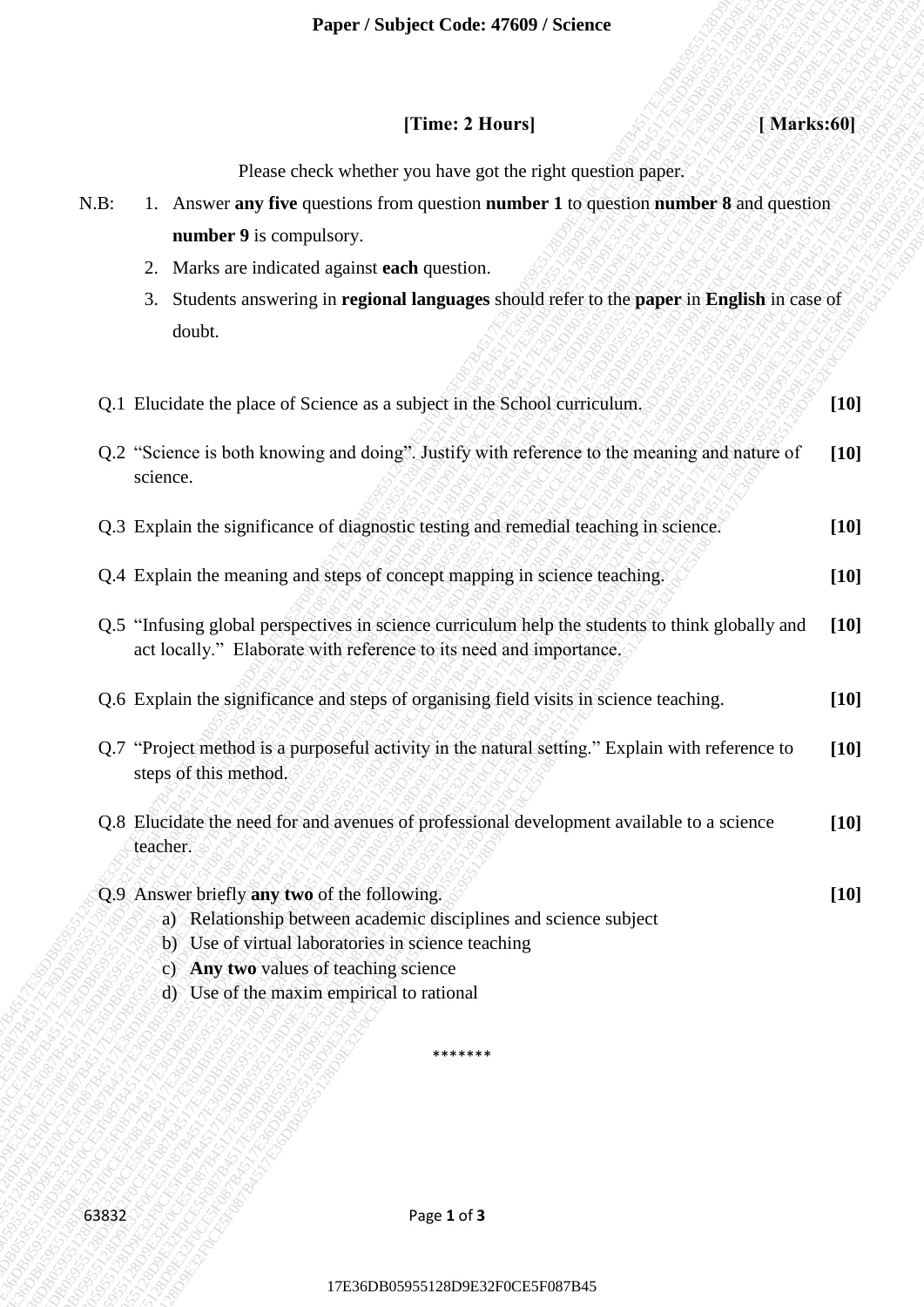|                            | Paper / Subject Code: 47609 / Science                                                                                                                                                                                                           |              |
|----------------------------|-------------------------------------------------------------------------------------------------------------------------------------------------------------------------------------------------------------------------------------------------|--------------|
|                            | वेळ: २ तास                                                                                                                                                                                                                                      | [गुण: ६०]    |
|                            | १. प्रश्न क्रमांक १ ते ८ पैकी कोणतेही पाच प्रश्न सोडवा. प्रश्न क्रमांक ९ अनिवार्य आहे.<br><b>सूचना</b> :<br>२. उजवीकडील अंक पूर्ण गुण दर्शवितात.                                                                                                |              |
| $\chi$ K                   | शालेय अभ्यासक्रमात विज्ञान विषयाचे स्थान विशद करा.                                                                                                                                                                                              | १०           |
| 5R                         | ''विज्ञान हे ज्ञानार्जन आणि कृती असे दोन्ही आहे.'' विज्ञानाचा अर्थ व स्वरूपासंदर्भात समर्थन करा                                                                                                                                                 | $80^{\circ}$ |
| प्र ३                      | विज्ञान अध्यापनातील नैदानिक चाचणी आणि उपचारात्मक अध्यापनाचे महत्त्व स्पष्ट करा                                                                                                                                                                  | १०           |
| $\lambda$ K                | विज्ञान अध्यापनातील संकल्पना आरेखनाचा अर्थ आणि पायऱ्या स्पष्ट करा.                                                                                                                                                                              | १०           |
| $\mu$ R                    | ''विज्ञान अभ्यासक्रमातून वैश्विक परिप्रेक्ष्य बिंबवणे विद्यार्थ्यांना जागतिक पातळीवर विचार करून स्थानिक<br>पातळीवर कृती करण्यास मदत करते." त्याची गरज आणि महत्वासंदर्भात सविस्तर स्पष्ट  करा                                                    | १०           |
| 3 K                        | विज्ञान अध्यापनात क्षेत्र भेटीचे महत्व आणि क्षेत्रभेट आयोजनाचा पायऱ्या स्पष्ट करा                                                                                                                                                               | १०           |
| $\mathcal{V} \mathbb{R}$   | ''प्रकल्प पद्धती ही नैसर्गिक वातावरणातील एक उद्देश्यपूर्ण कृती आहे.'' सदर पध्दतीच्या पायऱ्यासंदर्भात स्पष्ट<br>करा.                                                                                                                             | १०           |
| 又又                         | विज्ञान शिक्षकाच्या व्यावसायिक विकासाची गरज आणि त्यासाठी उपलब्ध विविध मार्ग विशद करा .                                                                                                                                                          | १०           |
| $\chi$ K<br>अ)<br>ब)<br>क) | खालीलपैकी <b>कोणत्याही दोहोंवर</b> थोडक्यात लिहा<br>शैक्षणिक विद्याशाखा आणि विज्ञान विषयातील संबंध<br>विज्ञान अध्यापनात आभासी प्रयोगशाळांचे उपयोग<br>विज्ञान अध्यापनाची कोणतीही दोन मूल्ये<br>ड) 'अनुभवातून तर्काकडे' या अध्यापन सूत्राचे उपयोग | १०           |
|                            |                                                                                                                                                                                                                                                 |              |
|                            | *********                                                                                                                                                                                                                                       |              |
| 63832                      | Page 2 of 3                                                                                                                                                                                                                                     |              |
|                            | 17E36DB05955128D9E32F0CE5F087B45                                                                                                                                                                                                                |              |